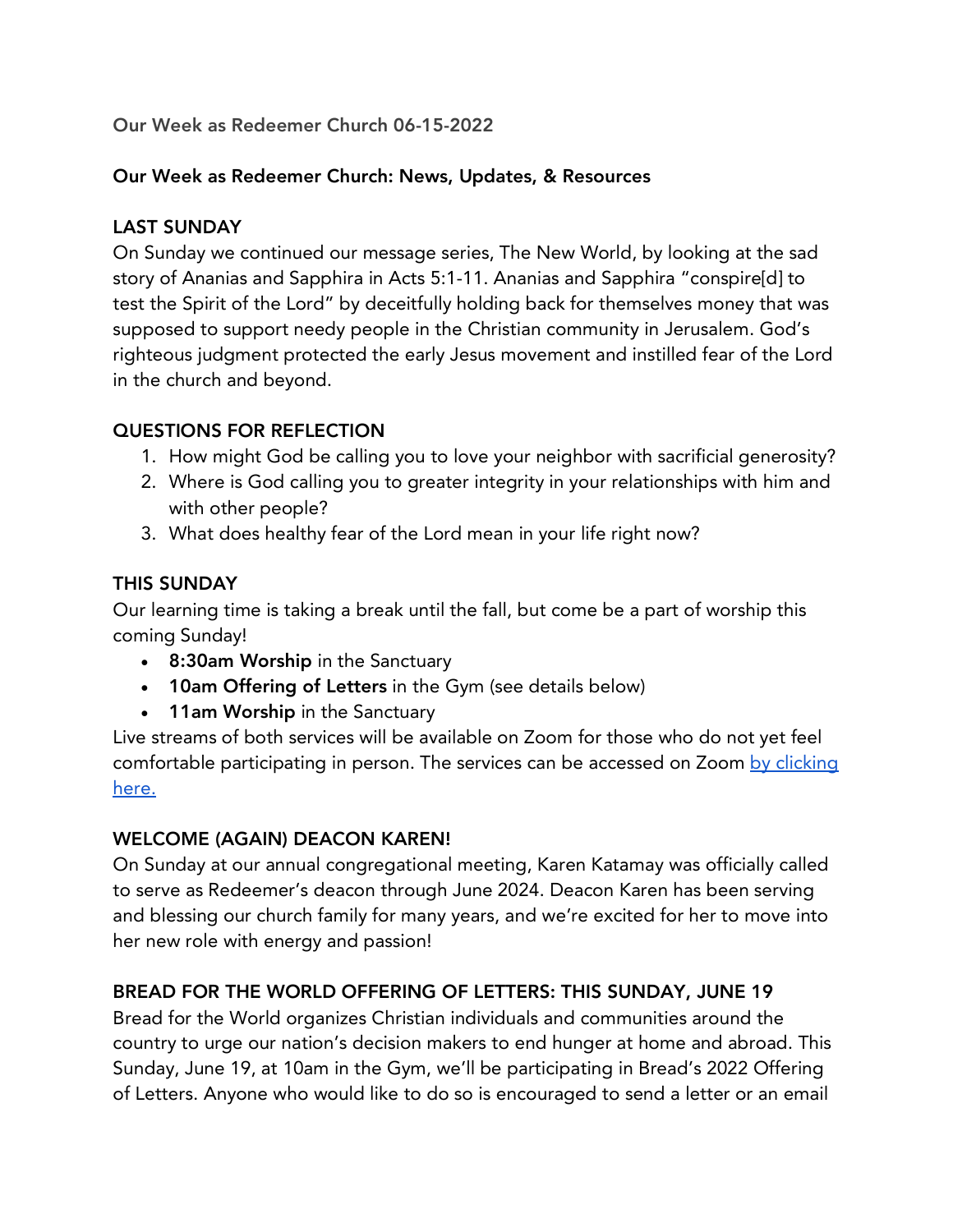to Illinois's senators urging them to support legislation to prevent and treat malnutrition around the world. We'll have computers as well as paper letters set up, so it'll be quick and easy to use your voice to support our global neighbors. And if you're not able to participate on Sunday, you can send an email at any time by clicking here. Questions? Email Pastor Peter.

### FAITH IN ACTION: PARK CLEAN UP & FOOD COLLECTION

On Saturday, June 25, come to Third Place Chicago (4651 N Milwaukee Ave) at 10am. We'll help care for creation as we work together to pick up trash at Wilson Park and in front of Third Place Chicago. All supplies will be provided, but feel free to bring your own gardening gloves if you prefer—and dress for the weather. We'll also be collecting food for St. Cyprian's Food Pantry, so consider bringing a non-perishable food item with you. Questions? Contact Deacon Karen.

# DROP-IN FELLOWSHIP: JUNE 29

Over the summer we're planning some simple drop-in events so we can catch up and/or make new friends with others from Redeemer. Our next event will be Wednesday, June 29, from 6:00-7:30pm, at Redeemer. We'll be playing kickball in the gym and, weather permitting, bocce on the lawn. No RSVP needed, and all ages are welcome. Questions? Email Pastor Peter.

# GAME NIGHT: JULY 8

Join us at Third Place Chicago (4651 N Milwaukee Ave) for a good ole fashioned game night! We'll meet at 7pm on Friday, July 8, for games and pizza. This event is kidfriendly, and there is free parking in the Hoyne Savings Bank lot. Bring a friend, a game, a dish, a drink, or just your lovely self! Contact Jade Schwich with any questions or suggestions.

#### NO MEN'S GROUP ON JUNE 16

The Redeemer men's group will not meet on Thursday, June 16. The next meeting will be Thursday, June 30, from 7:00-8:30pm. Contact Joe Duea with any questions.

# REDEEMER BOOK CLUB: MONDAY, JULY 11, 6:30PM

Everyone is welcome to participate in Redeemer's book club. The next meeting will be Monday, July 11, at 6:30pm, at Redeemer Church. We'll discuss *Nature Girl*, by Carl Hiaasen. Please contact Linda Gonzales with any questions.

# SHARE YOUR PRAYER REQUESTS WITH REDEEMER'S PRAYER TEAM